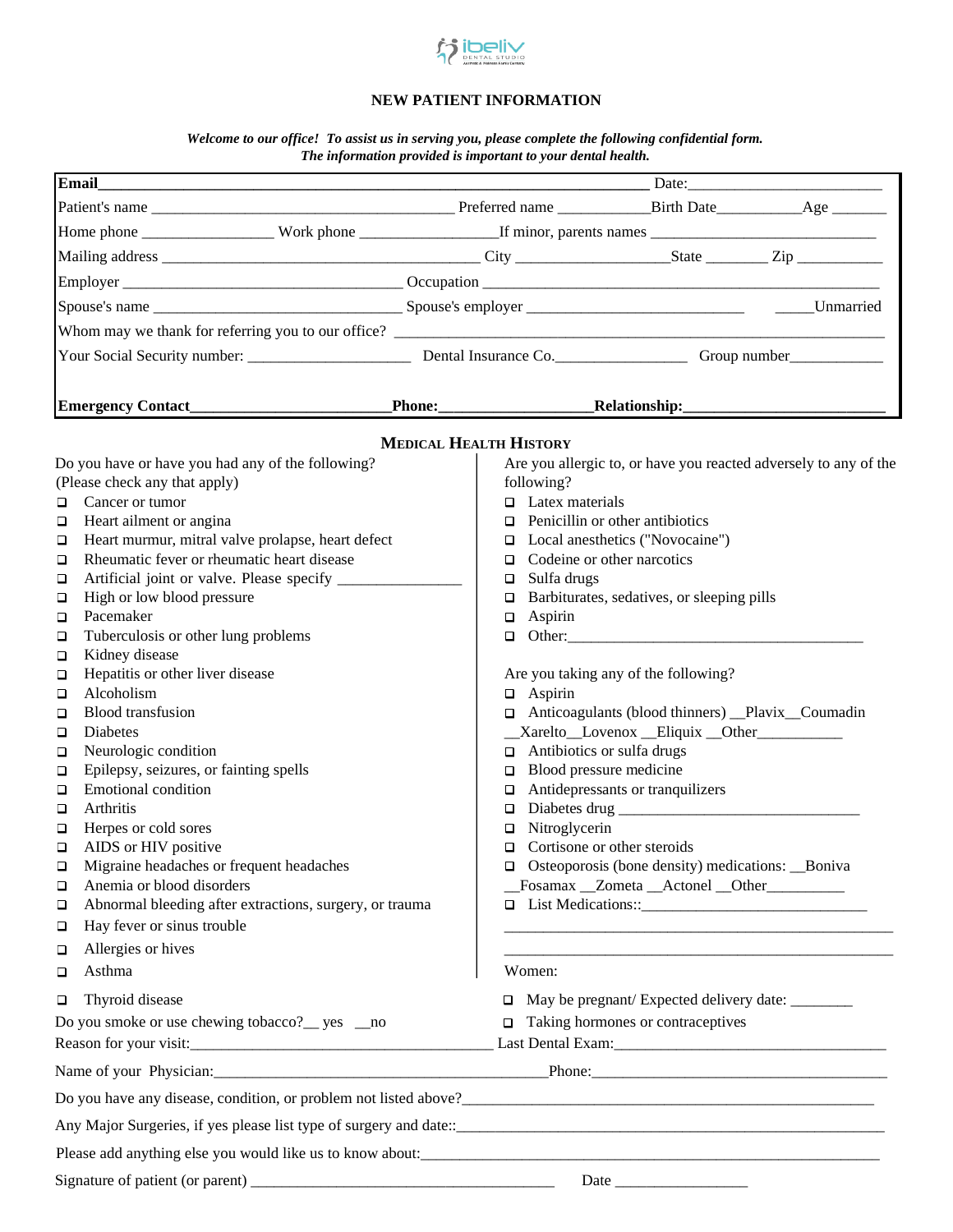

#### **Appointments and Cancellations**

When we make your appointment, we are reserving a room for your particular needs. We ask that if you must change an appointment, please give us at least 24 hours notice. This courtesy makes it possible to give your reserved room to another patient.

#### *There is a charge for not showing up for scheduled appointments. Repeated cancellations or missed appointments will result in loss of future appointment privileges. A fee of \$25.00 per half hour scheduled, is charged for patients who miss or cancel their appointment without 24-hour notice.*

We feel that our patient's time is valuable. When your appointment is made, a room is reserved, your records are prepared, and special instruments are set-up for your visit. As always, if you cancel 24 hours in advance by talking directly to our office staff (rather than leaving a voice mail), no fee will be charged. I, the same of the charged of the charged and understand I Beliv Dental Studio's Cancellation Policy.

Guardian Signature Date

Patient, Parent or

#### *\_\_\_\_\_\_\_\_\_\_\_\_\_\_\_\_\_\_\_\_\_\_\_\_\_\_\_\_\_\_\_\_\_\_\_\_\_\_\_\_\_\_\_\_\_\_\_\_\_\_\_\_\_\_\_\_\_\_\_\_\_\_\_\_\_\_\_\_\_\_\_\_\_\_\_\_\_\_\_\_\_\_\_\_\_\_\_\_\_\_\_\_\_\_\_\_\_\_\_\_\_\_\_\_\_\_ Written Financial Policy*

Thank you for choosing I Beliv Dental Studio. Our primary mission is to deliver the best and most comprehensive dental care available. An important part of the mission is making the cost of optimal care as easy and manageable for our patients as possible by offering several payment options.

#### **Payment Options:**

You can choose from:

- Cash, Visa, Master card, Discover Card, Citi Health Card & Care Credit

We offer a 10% courtesy accounting adjustment to patients who pay for their treatment in full with cash or credit card prior to start date of treatment plans of \$1000 or more. Not eligible with insurance, if you choose to pay in full and allow insurance to pay you then we can accommodate you with this offer. We have plans which allow you to pay over time with NO INTEREST<sup>1</sup>. Convenient, low monthly payment plans² also available.

Please note:

For patients with dental insurance we are happy to work with your carrier to maximize your benefit and directly bill them for reimbursement for your treatment.<sup>3</sup>

#### **INSURANCE:**

We will file your dental claim for you at *no charge*; however, we ask that your deductibles and your estimated portions be paid as services are rendered. Although we gladly file dental insurance claims, **all fees not paid by insurance are ultimately your responsibility**. All insurance benefits are assigned to the Doctors, unless services are paid in full the day of treatment. There are a few insurance companies that pay the patient directly. If you are covered under one of these plans, we will ask for full payment at each date of service.

We do not file auto insurance or homeowner's insurance or send bills to any attorney for payment. We do not hold accounts for settlement of accident claims.

#### **If you have any questions, please do not hesitate to ask. We are here to help you get the dentistry you want or need. CONSENT:**

•I have read and understand all the above information.

•As a condition of your treatment by I Beliv Dental Studio, financial arrangements must be made in advance. The practice depends upon reimbursement from the patients for the costs incurred in their care and financial responsibility on the part of each patient must be determined before treatment.

•All emergency dental services, or any dental services performed without previous financial arrangements, must be paid for in cash at the time services are performed.

•I grant my permission to I Beliv Dental Studio, to telephone me at home or at my work to discuss matters related to this form.

\_\_\_\_\_\_\_\_\_\_\_\_\_\_\_\_\_\_\_\_\_\_\_\_\_\_\_\_\_\_\_\_\_\_\_\_\_\_\_\_\_\_\_ \_\_\_\_\_\_\_\_\_\_\_\_\_\_\_\_\_\_\_\_\_\_\_\_\_

Patient, Parent or Guardian Signature Date Date Date

\_\_\_\_\_\_\_\_\_\_\_\_\_\_\_\_\_\_\_\_\_\_\_\_\_\_\_\_\_\_\_\_\_\_\_\_\_\_\_\_

#### Patient Name (Please Print)

If paid within the promotional period. Otherwise, interest assessed from purchase date. Minimum monthly payment required. <sup>2</sup>Subject to credit approval <sup>3</sup>However, if we do not receive payment from your insurance carrier within 90 days, you will be responsible for payment of your treatment fees and collection of your benefits directly from your insurance carrier.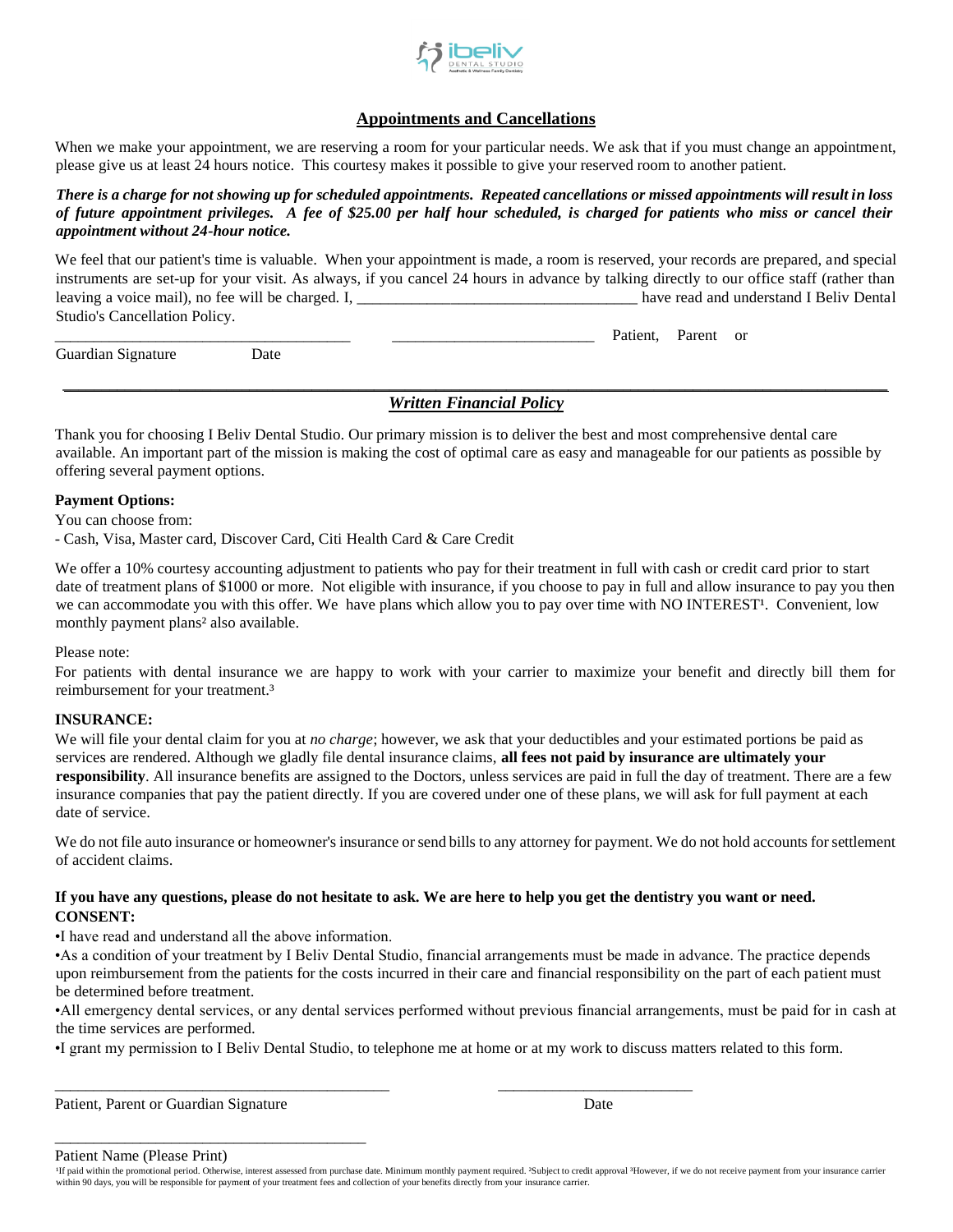### **Notice of Privacy Practices**

#### **THIS NOTICE DESCRIBES HOW MEDICAL INFORMATION ABOUT YOU MAY BE USED AND DISCLOSED AND HOW YOU CAN GET ACCESS TO THIS INFORMATION. PLEASE REVIEW IT CAREFULLY.**

#### **I. Dental Practice Covered by this Notice**

This Notice describes the privacy practices of **I Beliv Dental Studio** ("Dental Practice"). "We" and "our" means the Dental Practice. "You" and "your" means our patient.

#### **II. How to Contact Us/Our Privacy Official**

If you have any questions or would like further information about this Notice, you can contact **I Beliv Dental Studio's** Privacy Official at: Textor Group, LLC DBA I Beliv Dental Studio 7700 Lake Wilson Rd Davenport, FL 33896 P 863-420-3166 F 863-420-3866 dentist@ibelivdentalstudio.com

#### **III. Our Promise to You and Our Legal Obligations**

The privacy of your health information is important to us. We understand that your health information is personal and we are committed to protecting it. This Notice describes how we may use and disclose your protected health information to carry out treatment, payment or health care operations and for other purposes that are permitted or required by law. It also describes your rights to access and control your protected health information. Protected health information is information about you, including demographic information, that may identify you and that relates to your past, present or future physical or mental health or condition and related health care services. We are required by law to: Maintain the privacy of your protected health information; Give you this Notice of our legal duties and privacy practices with respect to that information; and Abide by the terms of our Notice that is currently in effect.

#### **IV. Last Revision Date**

This Notice was last revised on **Quarter** 20, 20

#### **V. How We May Use or Disclose Your Health Information**

The following examples describe different ways we may use or disclose your health information. These examples are not meant to be exhaustive. We are permitted by law to use and disclose your health information for the following purposes:

#### **A. Common Uses and Disclosures**

**1. Treatment.** We may use your health information to provide you with dental treatment or services, such as cleaning or examining your teeth or performing dental procedures. We may disclose health information about you to dental specialists, physicians, or other health care professionals involved in your care.

**2. Payment.** We may use and disclose your health information to obtain payment from health plans and insurers for the care that we provide to you.

**3. Health Care Operations.** We may use and disclose health information about you in connection with health care operations necessary to run our practice, including review of our treatment and services, training, evaluating the performance of our staff and health care professionals, quality assurance, financial or billing audits, legal matters, and business planning and development.

**4. Appointment Reminders.** We may use or disclose your health information when contacting you to remind you of a dental appointment. We may contact you by using a postcard, letter, phone call, voice message, text or email.

**5. Treatment Alternatives and Health-Related Benefits and Services.** We may use and disclose your health information to tell you about treatment options or alternatives or health-related benefits and services that may be of interest to you.

**6. Disclosure to Family Members and Friends.** We may disclose your health information to a family member or friend who is involved with your care or payment for your care if you do not object or, if you are not present, we believe it is in your best interest to do so.

**7. Disclosure to Business Associates.** We may disclose your protected health information to our third-party service providers (called, "business associates") that perform functions on our behalf or provide us with services if the information is necessary for such functions or services. For example, we may use a business associate to assist us in maintaining our practice management software. All of our business associates are obligated, under contract with us, to protect the privacy of your information and are not allowed to use or disclose any information other than as specified in our contract.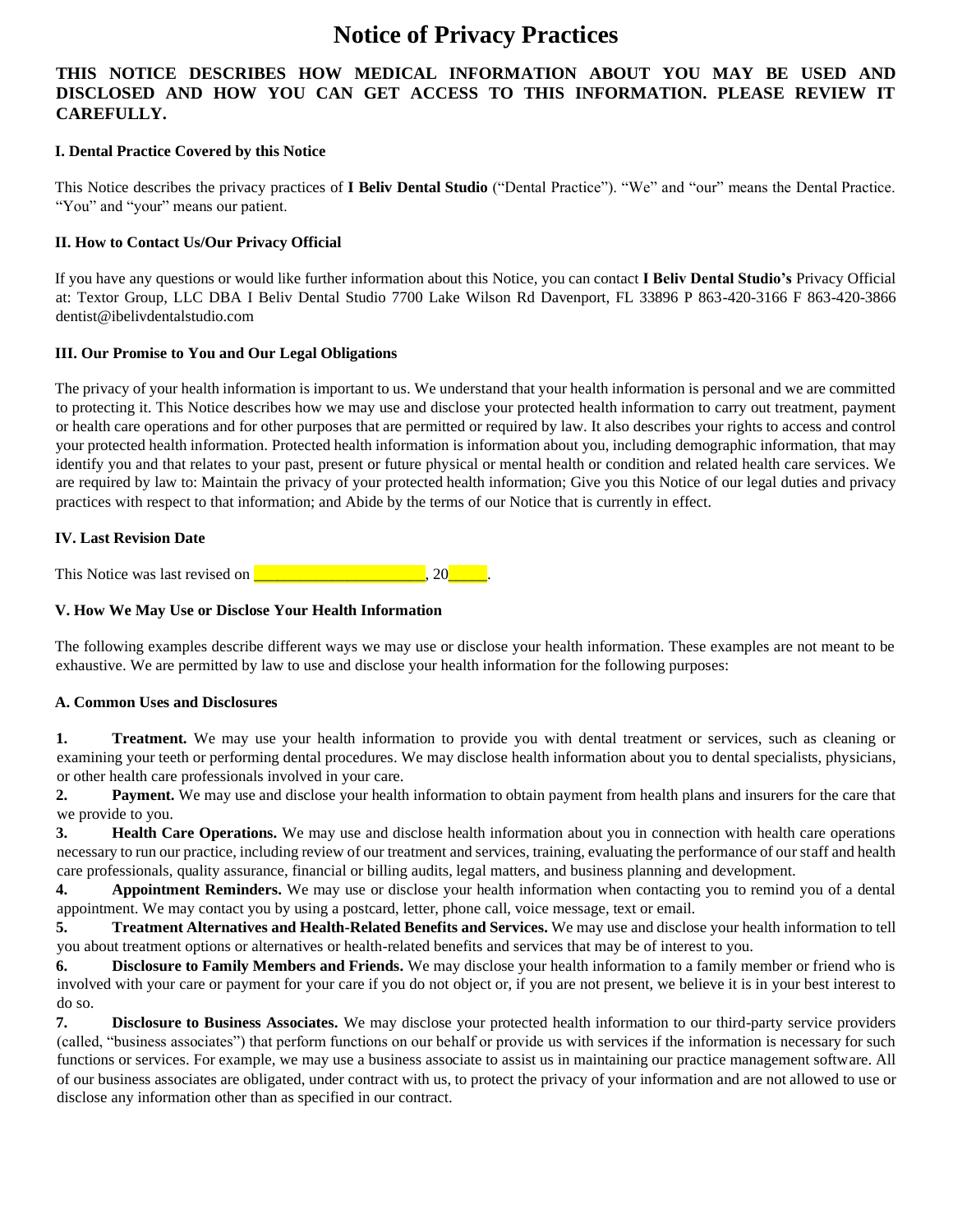#### **B. Less Common Uses and Disclosures**

**1. Disclosures Required by Law.** We may use or disclose patient health information to the extent we are required by law to do so. For example, we are required to disclose patient health information to the U.S. Department of Health and Human Services so that it can investigate complaints or determine our compliance with HIPAA.

**2. Public Health Activities.** We may disclose patient health information for public health activities and purposes, which include: preventing or controlling disease, injury or disability; reporting births or deaths; reporting child abuse or neglect; reporting adverse reactions to medications or foods; reporting product defects; enabling product recalls; and notifying a person who may have been exposed to a disease or may be at risk for contracting or spreading a disease or condition.

**3. Victims of Abuse, Neglect or Domestic Violence.** We may disclose health information to the appropriate government authority about a patient whom we believe is a victim of abuse, neglect or domestic violence.

**4. Health Oversight Activities.** We may disclose patient health information to a health oversight agency for activities necessary for the government to provide appropriate oversight of the health care system, certain government benefit programs, and compliance with certain civil rights laws.

**5. Lawsuits and Legal Actions.** We may disclose patient health information in response to (i) a court or administrative order or (ii) a subpoena, discovery request, or other lawful process that is not ordered by a court if efforts have been made to notify the patient or to obtain an order protecting the information requested.

**6. Law Enforcement Purposes.** We may disclose your health information to a law enforcement official for a law enforcement purposes, such as to identify or locate a suspect, material witness or missing person or to alert law enforcement of a crime.

**7. Coroners, Medical Examiners and Funeral Directors.** We may disclose your health information to a coroner, medical examiner or funeral director to allow them to carry out their duties.

**8. Organ, Eye and Tissue Donation.** We may use or disclose your health information to organ procurement organizations or others that obtain, bank or transplant cadaveric organs, eyes or tissue for donation and transplant.

**9. Research Purposes.** We may use or disclose your information for research purposes pursuant to patient authorization waiver approval by an Institutional Review Board or Privacy Board.

**10. Serious Threat to Health or Safety.** We may use or disclose your health information if we believe it is necessary to do so to prevent or lessen a serious threat to anyone's health or safety.

**11. Specialized Government Functions.** We may disclose your health information to the military (domestic or foreign) about its members or veterans, for national security and protective services for the President or other heads of state, to the government for security clearance reviews, and to a jail or prison about its inmates.

**12. Workers' Compensation.** We may disclose your health information to comply with workers' compensation laws or similar programs that provide benefits for work-related injuries or illness.

#### **VI. Your Written Authorization for Any Other Use or Disclosure of Your Health Information**

Uses and disclosures of your protected health information that involve the release of psychotherapy notes (if any), marketing, sale of your protected health information, or other uses or disclosures not described in this notice will be made only with your written authorization, unless otherwise permitted or required by law. You may revoke this authorization at any time, in writing, except to the extent that this office has taken an action in reliance on the use of disclosure indicated in the authorization. If a use or disclosure of protected health information described above in this notice is prohibited or materially limited by other laws that apply to use, we intend to meet the requirements of the more stringent law.

#### **VII. Your Rights with Respect to Your Health Information**

You have the following rights with respect to certain health information that we have about you (information in a Designated Record Set as defined by HIPAA). To exercise any of these rights, you must submit a written request to our Privacy Official listed on the first page of this Notice.

#### **A. Right to Access and Review**

You may request to access and review a copy of your health information. We may deny your request under certain circumstances. You will receive written notice of a denial and can appeal it. We will provide a copy of your health information in a format you request if it is readily producible. If not readily producible, we will provide it in a hard copy format or other format that is mutually agreeable. If your health information is included in an Electronic Health Record, you have the right to obtain a copy of it in an electronic format and to direct us to send it to the person or entity you designate in an electronic format. We may charge a reasonable fee to cover our cost to provide you with copies of your health information.

#### **B. Right to Amend**

If you believe that your health information is incorrect or incomplete, you may request that we amend it. We may deny your request under certain circumstances. You will receive written notice of a denial and can file a statement of disagreement that will be included with your health information that you believe is incorrect or incomplete.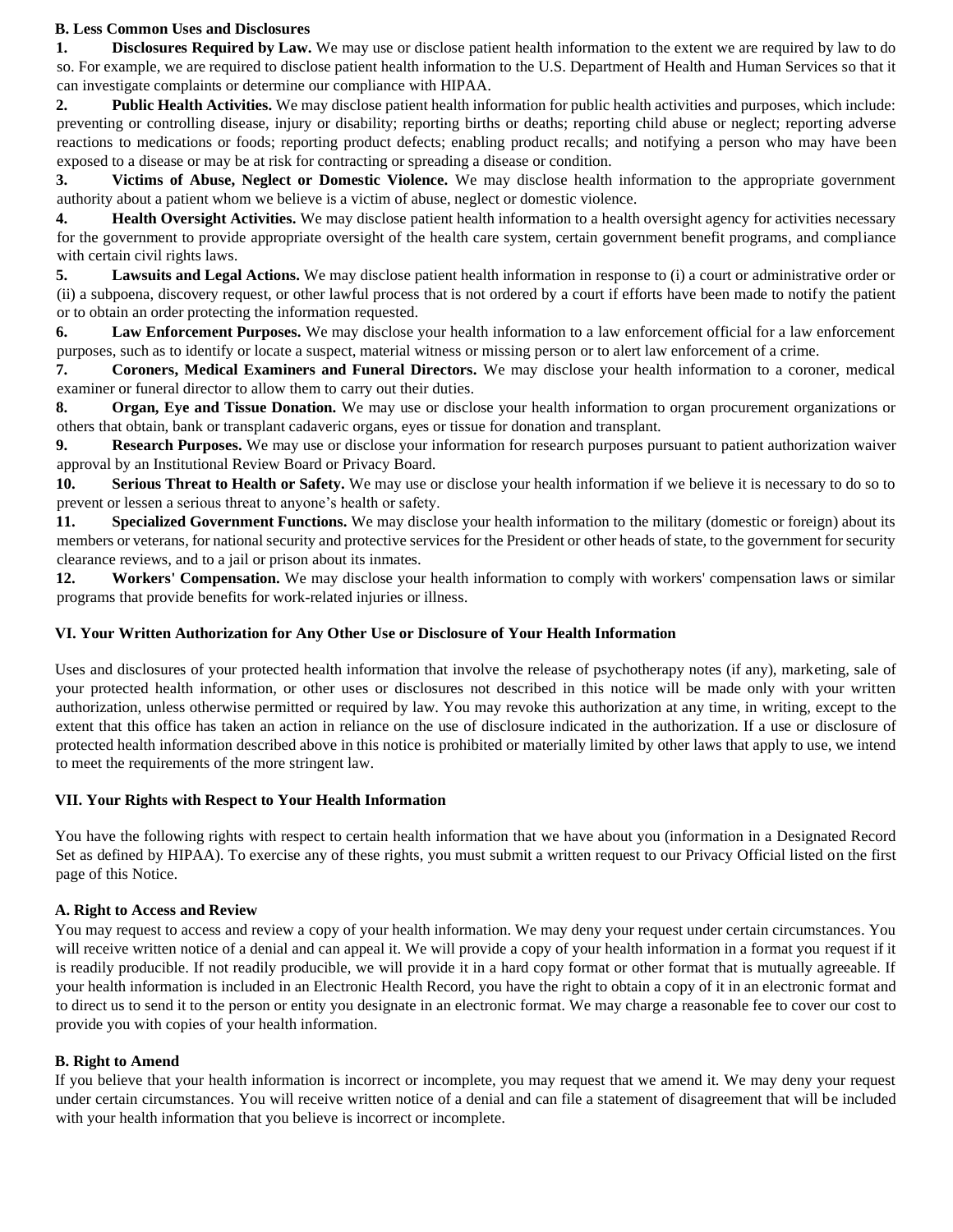#### **C. Right to Restrict Use and Disclosure**

You may request that we restrict uses of your health information to carry out treatment, payment, or health care operations or to your family member or friend involved in your care or the payment for your care. We may not (and are not required to) agree to your requested restrictions, with one exception: If you pay out of your pocket in full for a service you receive from us and you request that we not submit the claim for this service to your health insurer or health plan for reimbursement, we must honor that request.

#### **D. Right to Confidential Communications, Alternative Means and Locations**

You may request to receive communications of health information by alternative means or at an alternative location. We will accommodate a request if it is reasonable and you indicate that communication by regular means could endanger you. When you submit a written request to the Privacy Official listed on the first page of this Notice, you need to provide an alternative method of contact or alternative address and indicate how payment for services will be handled.

#### **E. Right to an Accounting of Disclosures**

You have a right to receive an accounting of disclosures of your health information for the six (6) years prior to the date that the accounting is requested except for disclosures to carry out treatment, payment, health care operations (and certain other exceptions as provided by HIPAA). The first accounting we provide in any 12-month period will be without charge to you. We may charge a reasonable fee to cover the cost for each subsequent request for an accounting within the same 12-month period. We will notify you in advance of this fee and you may choose to modify or withdraw your request at that time.

#### **F. Right to a Paper Copy of this Notice**

You have the right to a paper copy of this Notice. You may ask us to give you a paper copy of the Notice at any time (even if you have agreed to receive the Notice electronically). To obtain a paper copy, ask the Privacy Official.

#### **G. Right to Receive Notification of a Security Breach**

We are required by law to notify you if the privacy or security of your health information has been breached. The notification will occur by first class mail within sixty (60) days of the event. A breach occurs when there has been an unauthorized use or disclosure under HIPAA that compromises the privacy or security of your health information.

The breach notification will contain the following information: (1) a brief description of what happened, including the date of the breach and the date of the discovery of the breach; (2) the steps you should take to protect yourself from potential harm resulting from the breach; and (3) a brief description of what we are doing to investigate the breach, mitigate losses, and to protect against further breaches.

#### **VIII. Special Protections for HIV, Alcohol and Substance Abuse, Mental Health and Genetic Information**

Certain federal and state laws may require special privacy protections that restrict the use and disclosure of certain health information, including HIV-related information, alcohol and substance abuse information, mental health information, and genetic information. For example, a health plan is not permitted to use or disclose genetic information for underwriting purposes. Some parts of this HIPAA Notice of Privacy Practices may not apply to these types of information. If your treatment involves this information, you may contact our office for more information about these protections.

#### **IX. Our Right to Change Our Privacy Practices and This Notice**

We reserve the right to change the terms of this Notice at any time. Any change will apply to the health information we have about you or create or receive in the future. We will promptly revise the Notice when there is a material change to the uses or disclosures, individual's rights, our legal duties, or other privacy practices discussed in this Notice. We will post the revised Notice on our website (if applicable) and in our office and will provide a copy of it to you on request. The effective date of this Notice is ( ) **X. How to** 

### **Make Privacy Complaints**

If you have any complaints about your privacy rights or how your health information has been used or disclosed, you may file a complaint with us by contacting our Privacy Official listed on the first page of this Notice.

You may also file a written complaint with the Secretary of the U.S. Department of Health and Human Services, Office for Civil Rights. We will not retaliate against you in any way if you choose to file a complaint.